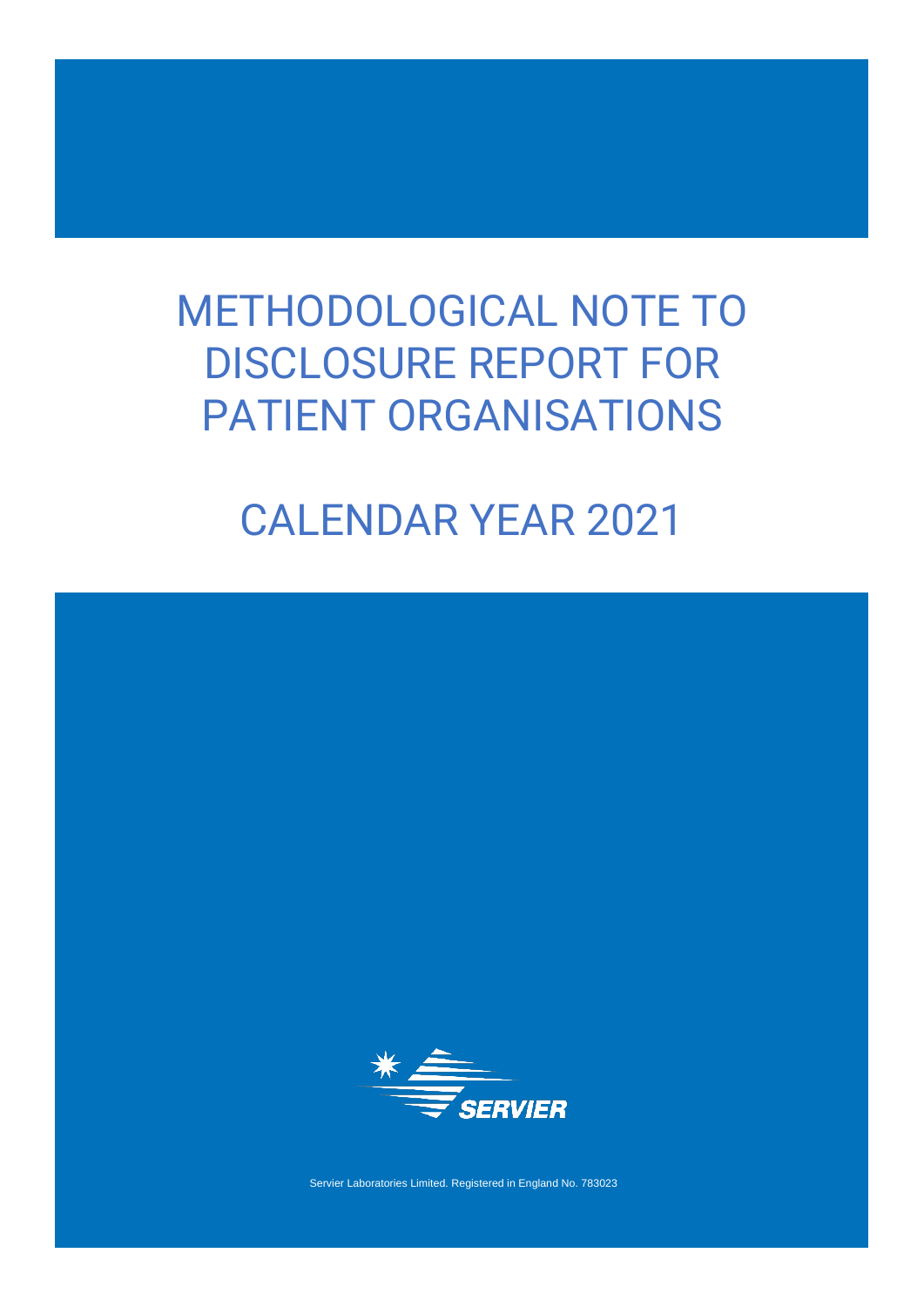# **Table of Contents**

| 1.               |  |
|------------------|--|
| 1.1              |  |
| 1.2              |  |
| 1.3              |  |
| 1.4              |  |
| 1.5              |  |
| 2.               |  |
| 2.1              |  |
| 3.               |  |
| 3.1              |  |
| 3.2              |  |
| 4.               |  |
| 5.               |  |
| 6.               |  |
| $\overline{7}$ . |  |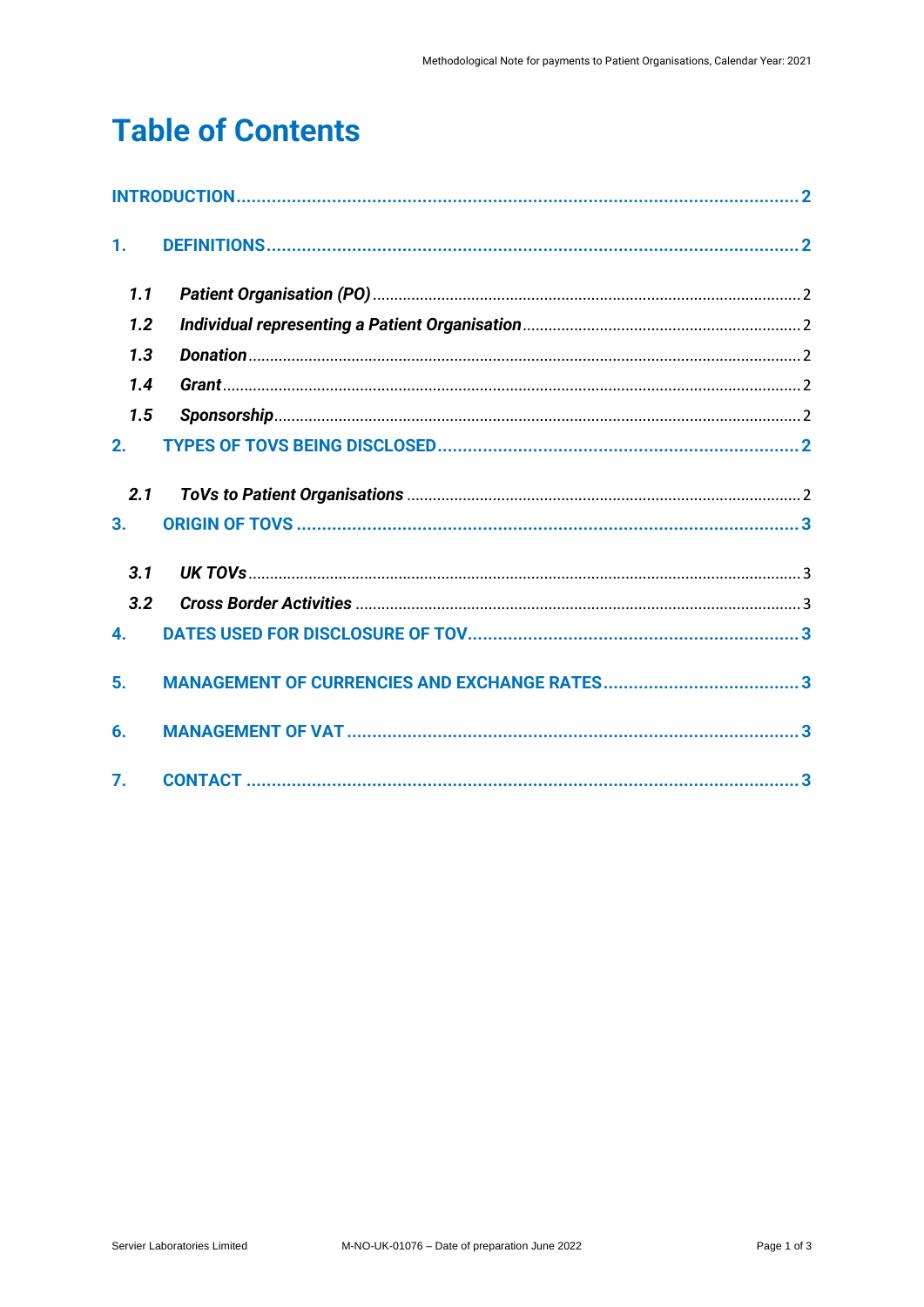# <span id="page-2-0"></span>**INTRODUCTION**

The following document outlines the processes and decisions taken in the preparation of the disclosure of certain transfers of value (ToV) from Servier to Patient Organisations in the United Kingdom.

Servier fully supports the objectives of the Association of the British Pharmaceutical Industry (ABPI) Code of Practice. Servier believes the Code contributes to provide a better insight on the long-established relationship between POs and pharmaceutical companies for the improvement of patient advocacy, information, and care.

The present document is intended to provide all methodological information relevant for interpretation of the information disclosed on the Servier UK website, as required by Clauses 29 and 30 of the 2021 ABPI Code of Practice and applicable supplementary information.

# <span id="page-2-1"></span>**1. DEFINITIONS**

# <span id="page-2-2"></span>*1.1 Patient Organisation (PO)*

'Patient organisation' means an organisation mainly comprising of patients and/or caregivers or any user organisation such as a disability organisation, carer or relative organisation and consumer organisation that represents and/or supports the needs of patients and/or caregivers.

# <span id="page-2-3"></span>*1.2 Individual representing a Patient Organisation*

'Individuals representing patient organisations' means a person who is mandated to represent and express the views of a patient organisation.

#### <span id="page-2-4"></span>*1.3 Donation*

Funding provided to an eligible non-profit organisation to support its general mission or ongoing charitable efforts without any benefit for Servier in return.

#### <span id="page-2-5"></span>*1.4 Grant*

Financial contribution provided to an eligible organisation to support a specific, time-limited project or programme with identified objectives without a tangible benefit for Servier in return.

### <span id="page-2-6"></span>*1.5 Sponsorship*

Support of congress or third-party event in exchange for a tangible benefit, such as a congress stand, promotional satellite speaker programmes, non-promotional symposia, educational meetings and other third-party meetings.

Financial support provided unconditionally to a HCP or ORDM by Servier to attend third-party meetings. In this context it could include registration fees, costs of accommodation and travel.

**Donations, grants and sponsorship can be provided to support HCPs and/or patients only with the aim of benefiting patients and the NHS by improving health outcomes.**

# <span id="page-2-7"></span>**2. TYPES OF TOVS BEING DISCLOSED**

#### <span id="page-2-8"></span>*2.1 ToVs to Patient Organisations*